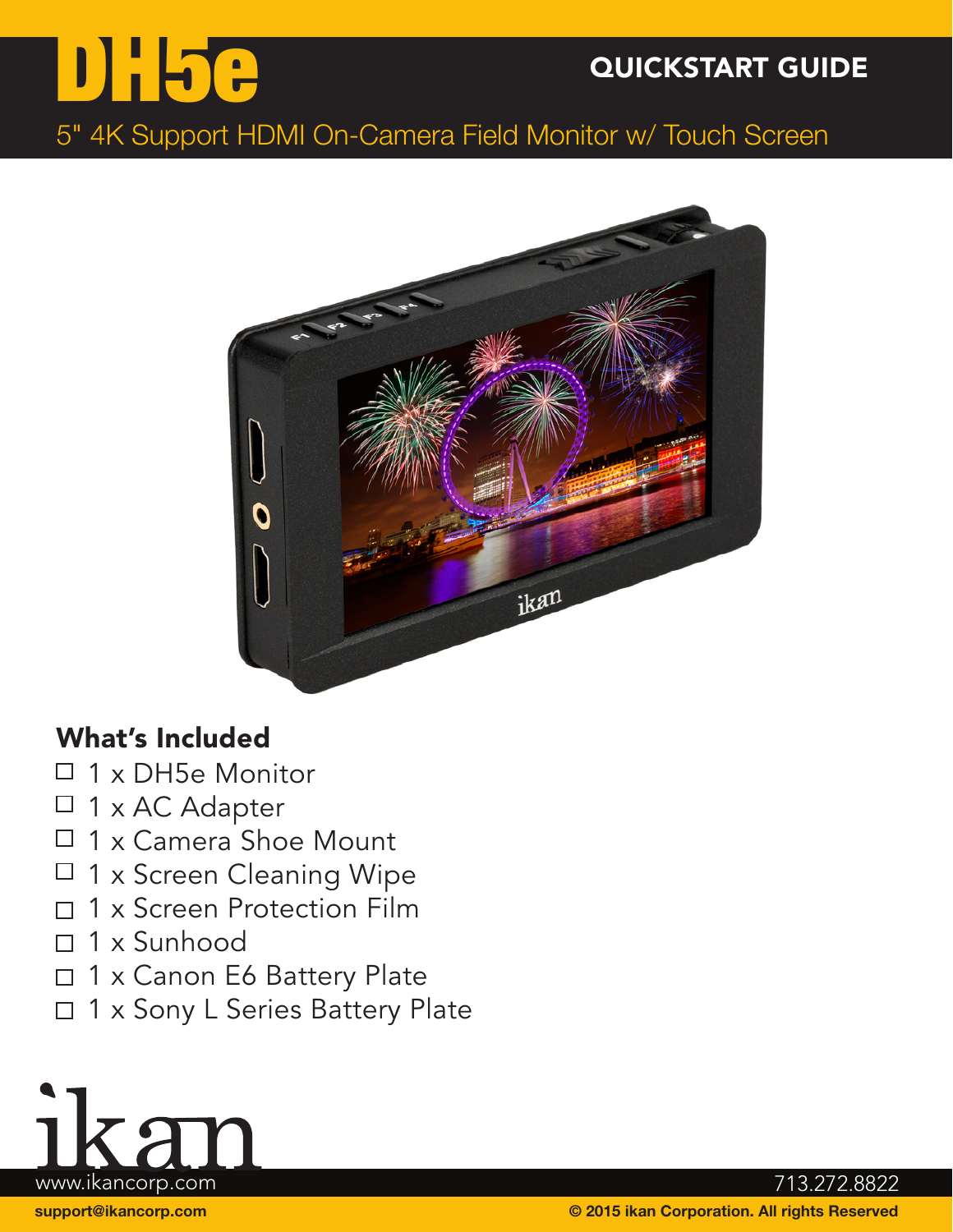#### Getting Started

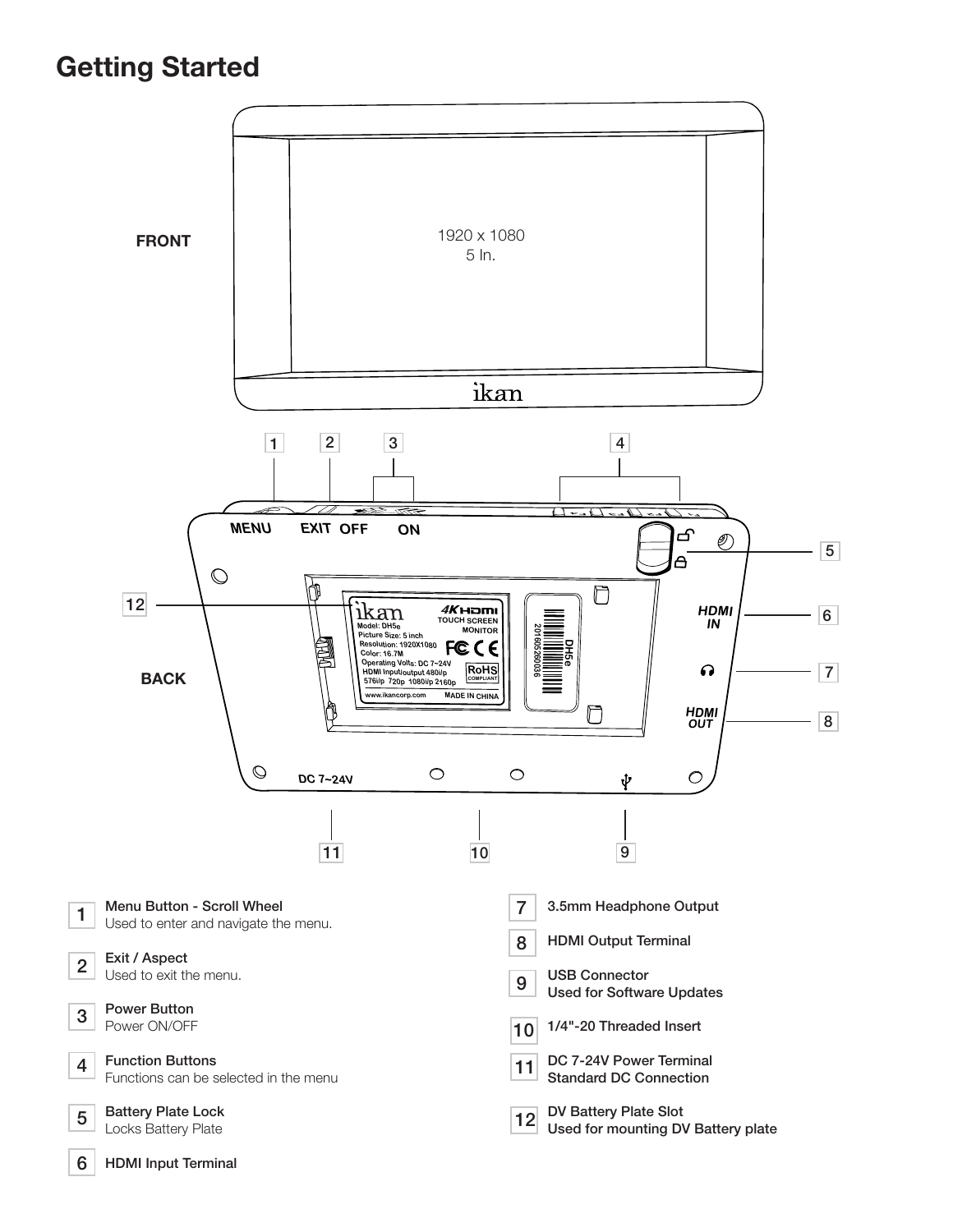### Touch Functions



1 Tap the screen to bring up the status display. From here you can check various settings. You can also see current menu settings. In addition, you can enable and disable features mapped to the function buttons.



2 Pinch-to-Zoom allows you to zoom into your image by using your fingertips, similar to your smartphone!

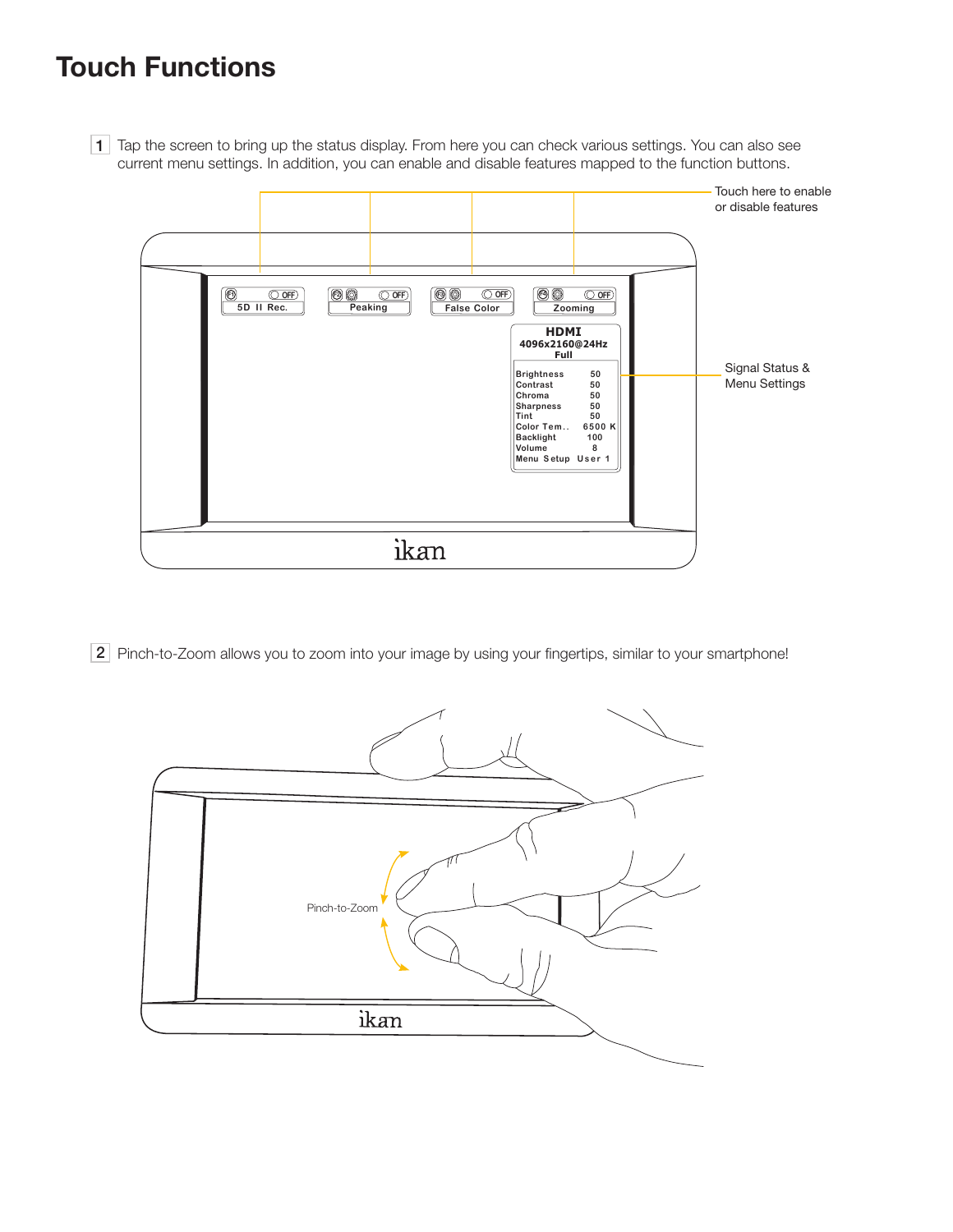# Configuration of Setting Menus

|                     | Guide Masks ———— Toggle between the following: 80%, 90%, 15:9, 4:3, 1.5:1, 1.85:1, 2:1, 2.35:1, Custom<br><b>Crosshair — — — Activates Crosshair on center of screen.</b> |
|---------------------|---------------------------------------------------------------------------------------------------------------------------------------------------------------------------|
|                     | Grids - Activates grid on the screen to assist with framing.                                                                                                              |
|                     |                                                                                                                                                                           |
|                     | Contrast: 0-100                                                                                                                                                           |
|                     | Chroma: 0-100                                                                                                                                                             |
|                     | Sharpness: 0-100                                                                                                                                                          |
|                     | Tint: 0-100                                                                                                                                                               |
|                     | Color Temperature - 5600K, 6500K, 9300K, Manual                                                                                                                           |
|                     |                                                                                                                                                                           |
|                     | <b>Aspect</b> - Allows user to change the aspect ratio of the image.                                                                                                      |
|                     | <b>System Config</b> ———— OSD - Language: Choose between English & Chinese for OSD.                                                                                       |
|                     | OSD - Duration: Choose how long the menu stays active without activity.                                                                                                   |
|                     | OSD - Transparency: Choose from low, medium, high, or off.                                                                                                                |
|                     | MENU Setup - Allows 5 users to save menu settings.                                                                                                                        |
|                     | System Reset - Reset Settings to factory defaults.                                                                                                                        |
| Display Flip Mode — | On/Off                                                                                                                                                                    |
|                     | H Flip - Horizontal Flip On/Off                                                                                                                                           |
|                     | V Flip - Vertical Flip On/Off                                                                                                                                             |
|                     | OSD - Flip Mode - On/Off - Allows you to flip the On-Screen display to match the video.                                                                                   |
|                     | H Flip - Horizontal Flip On/Off                                                                                                                                           |
|                     | V Flip - Vertical Flip On/Off                                                                                                                                             |
| Touch Control-      | On/Off - Allows you to enable or disable the touch screen.                                                                                                                |

### Function Set Up on following page.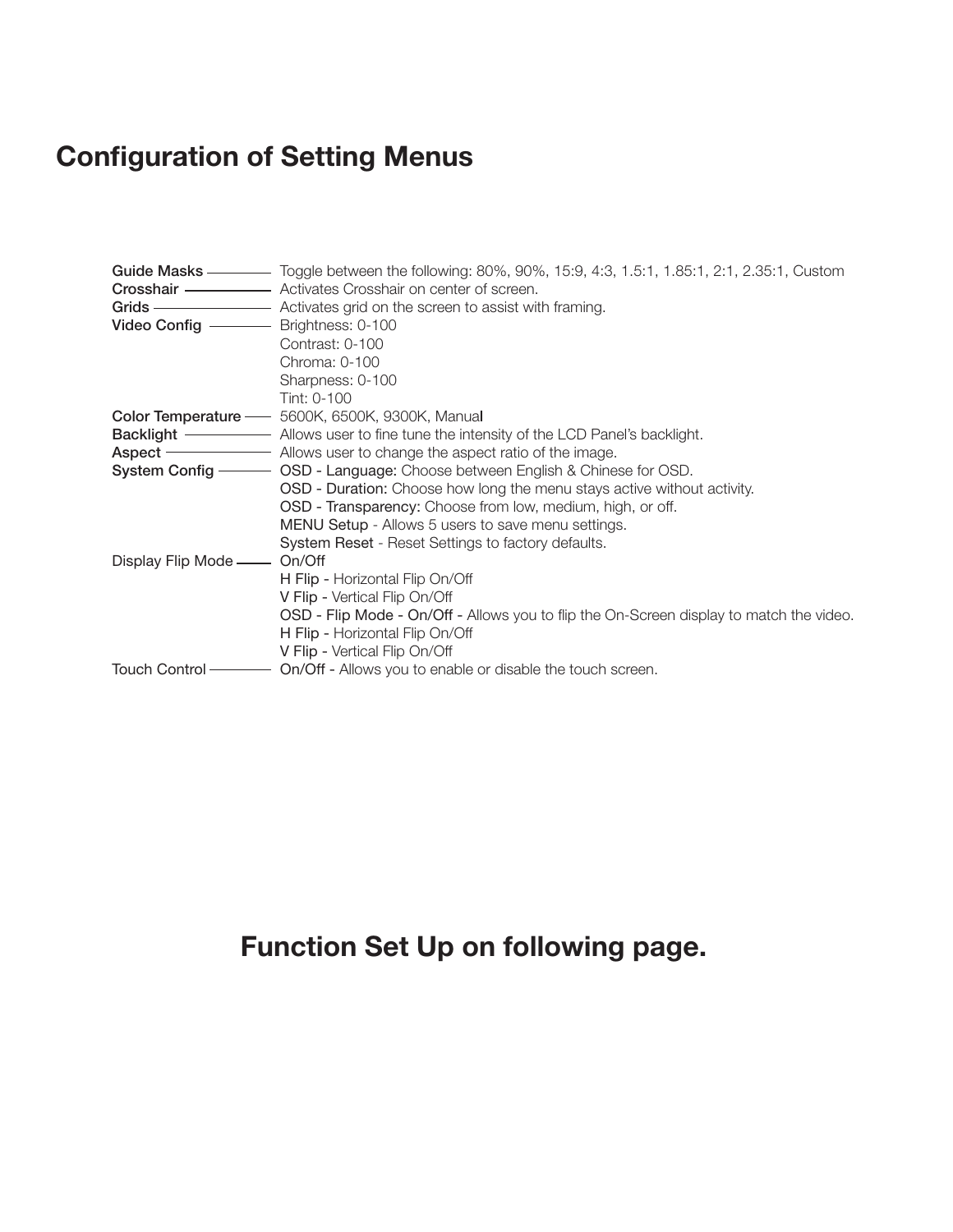#### Function Set Up

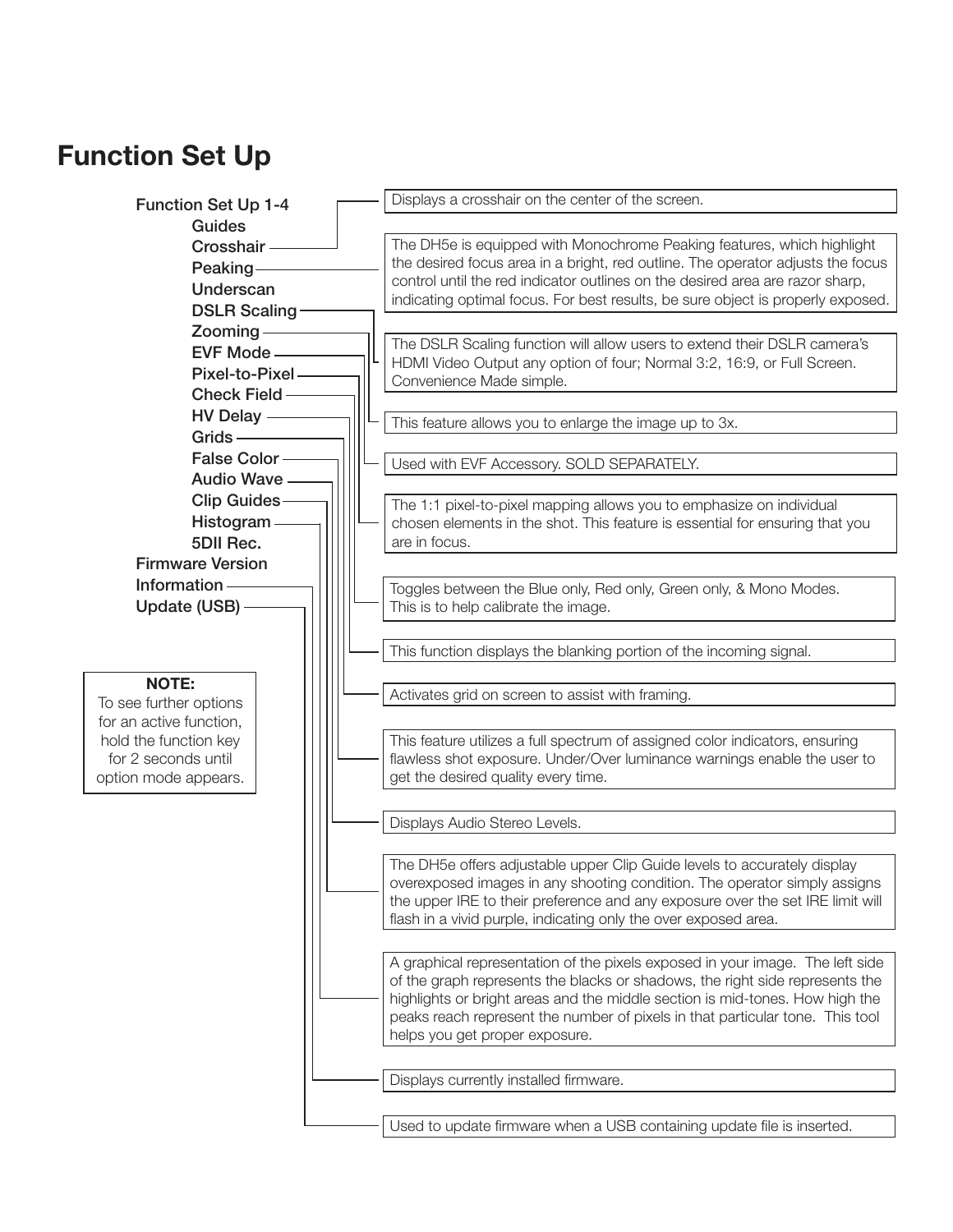## **Specifications**

| <b>Aspect Ratio</b>          | $16 \times 9$                   |
|------------------------------|---------------------------------|
| <b>Backlight</b>             | רו-ו ו                          |
| <b>Brightness</b>            | 450 cd/m2                       |
| <b>Build Material</b>        | <b>Heavy Duty Plastic</b>       |
| <b>Color Depth</b>           | 16.7 Millions                   |
| <b>Color System</b>          | PAL/NTSC/SECAM (Auto-Detected)  |
| <b>Contrast Ratio</b>        | 1000:1                          |
| <b>Dimensions</b>            | $5.5 \times 3.2 \times 0.7$ ln. |
| Input Voltage                | DC 7V - 24V                     |
| Inputs                       | <b>HDMI</b>                     |
| <b>Operating Temperature</b> | 0°C~50° (32°F~122°F)            |

| Outputs                    | <b>HDMI</b>                     |
|----------------------------|---------------------------------|
| <b>Pixel Pitch</b>         | 0.01925x0.05775 mm              |
| <b>Power Consumption</b>   | 6W                              |
| Resolution                 | 1920x1080                       |
| <b>Response Time</b>       | 20ms                            |
| <b>Screen Size</b>         | $5 \ln$                         |
| <b>Shipping Dimensions</b> | 3 x 14.75 x 7.75 ln.            |
| Shipping Weight            | $2$ lbs                         |
| <b>Viewing Angle</b>       | 160° Horizontal / 160° Vertical |
| Weight                     | $0.2$ lbs                       |

## Supported Video Signals

|             | 720x480i & 720x480p @ 59.94, 60 Hz                      |
|-------------|---------------------------------------------------------|
| <b>HDMI</b> | 720x576i @ 50 Hz                                        |
|             | 1280x720p @ 23.97, 24, 25, 29.94, 30, 50, 59.94, 60 Hz  |
|             | 1920x1080i @ 50, 59.94, 60 Hz                           |
|             | 1920x1080psf @ 24, 25, 29.97, 30 Hz                     |
|             | 1920x1080p @ 23.97, 24, 25, 29.94, 30, 50, 59.94, 60 Hz |
|             | 3840x2160p @ 24, 25, 30 Hz                              |
|             | 4096x2160p @ 24 Hz                                      |

## Optional Accessories

#### MOUNTS

| MA207<br>MA211<br>MA211-R       | 7 In. Articulating Arm<br>11 In. Articulating Arm<br>11 In. Articulating Arm w/ Single Rod Mount |
|---------------------------------|--------------------------------------------------------------------------------------------------|
| <b>BATTERY</b><br><b>PLATES</b> |                                                                                                  |
| BP5-C                           | Canon 900 Battery Plate                                                                          |
| BP5-E6                          | Canon LP-E6+ Battery Plate                                                                       |
| BP5-P                           | Panasonic D54 Battery                                                                            |
| BP5-S                           | Sony L Series Battery Plate                                                                      |
| BP5-N                           | Nikon EN-EL15 Battery Plate                                                                      |
| BP5-PG6                         | Panasonic G6 Battery Plate                                                                       |
| BP5-SU                          | Sony BP-U Series Battery Plate                                                                   |
|                                 |                                                                                                  |